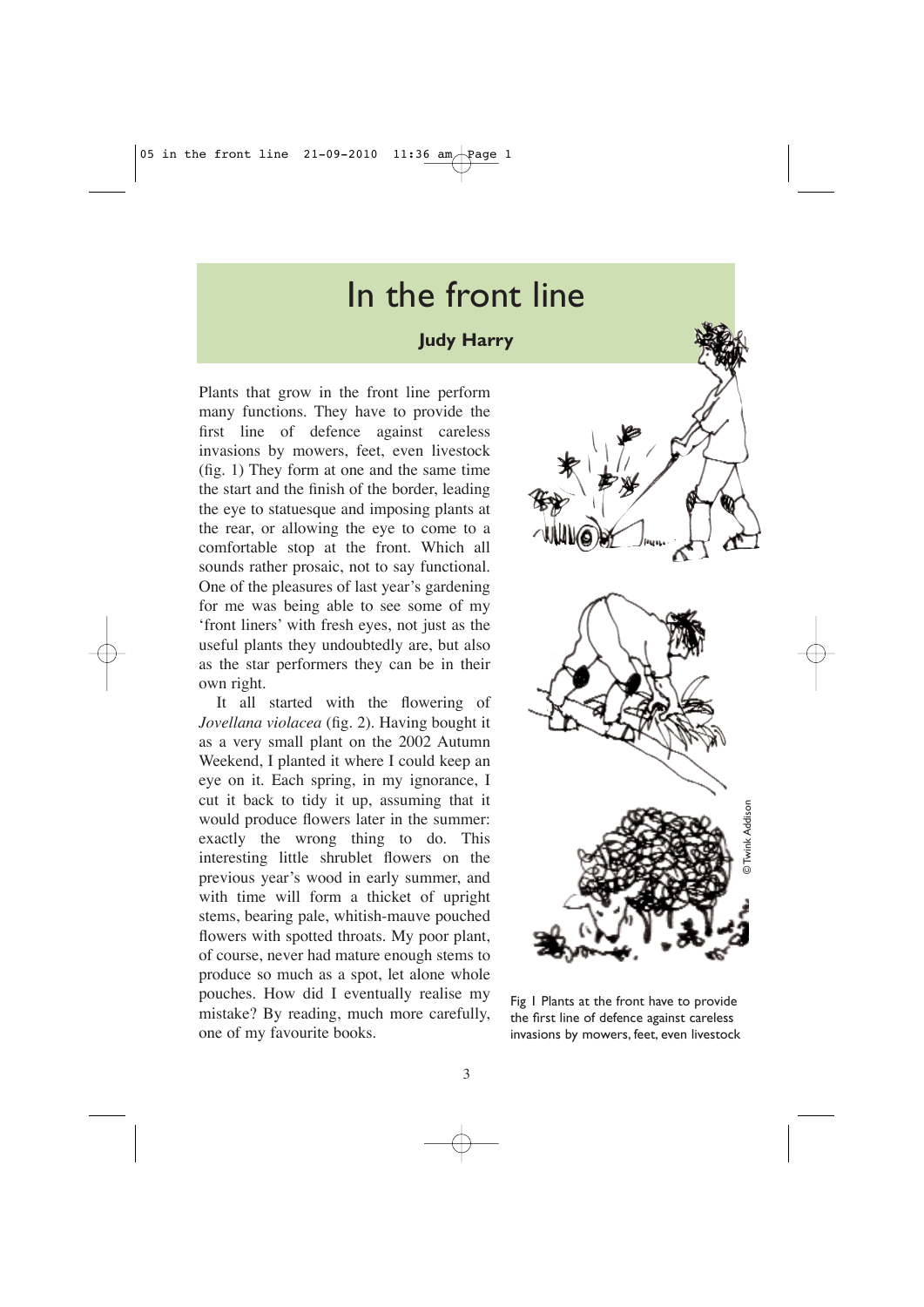© Judy Harry O Judy Harry



Fig 2 The pale violet pouches of *Jovellana violacea* were worth waiting for.

*The Smaller Perennials*<sup>1</sup> by the late Jack Elliott is a lovely book. Now out of print, but still appearing on lists, it was written by a great plantsman and holder of the VMH, who comfortably straddles the oft-perceived divide between Hardy Plants and Alpines. He was a past Chairman of the HPS and a past President of the AGS. Above all, he was a practical, hands-on gardener, writing with authoritative ease about what he knew and grew. If I say that his book is favourite bedtime reading for me (fig. 3) I am paying it the greatest compliment. I

know that I will fall asleep having learned something really useful. But I had failed to absorb the fact that *J. violacea* is semi-shrubby, and therefore not the herbaceous perennial I had forced it to be. Last year, better informed, and therefore better able to resist the temptation to tidy it up in the spring, I was rewarded with lots of neat little pouches at last. This jovellana comes from Chile, and is not the hardiest of plant, so I was concerned that the severe winter might do some terminal pruning. It was of course frost-pruned, but has responded by sending up plenty of new stems.

I am not sure if it was a cold winter or some other difficulty that led to *Salvia multicaulis* (fig. 4) being so short-lived with me. I had selected a favoured warm



Fig 3 His book is favourite bedtime reading for me.

and well-drained spot for this 'unusual and beautiful small species' (Jack Elliott again) and loved its crinkled sage-like leaves and disproportionately large calyces. Last year, having been sensitised to the virtues of lowgrowing plants, I particularly regretted its passing. I have grown other low-growing salvias, and for many years a form of *S. microphylla* (I'm not sure of its precise identity) has featured in both border and containers, as it is so easy to propagate from cuttings. Last year it excelled in the border, carrying multitudes of flowers until late into the autumn. There are many of these low shrubby salvias available (fig. 5), so we are spoilt for choice. In 2004, Webbs of Wychbold planted <sup>1</sup> The Smaller Perennials, Jack Elliott, Batsford 1997: ISBN 0 7134 7799 7<br>
1 *The Smaller Perennials*, Jack Elliott, Batsford 1997: ISBN 0 7134 7799 7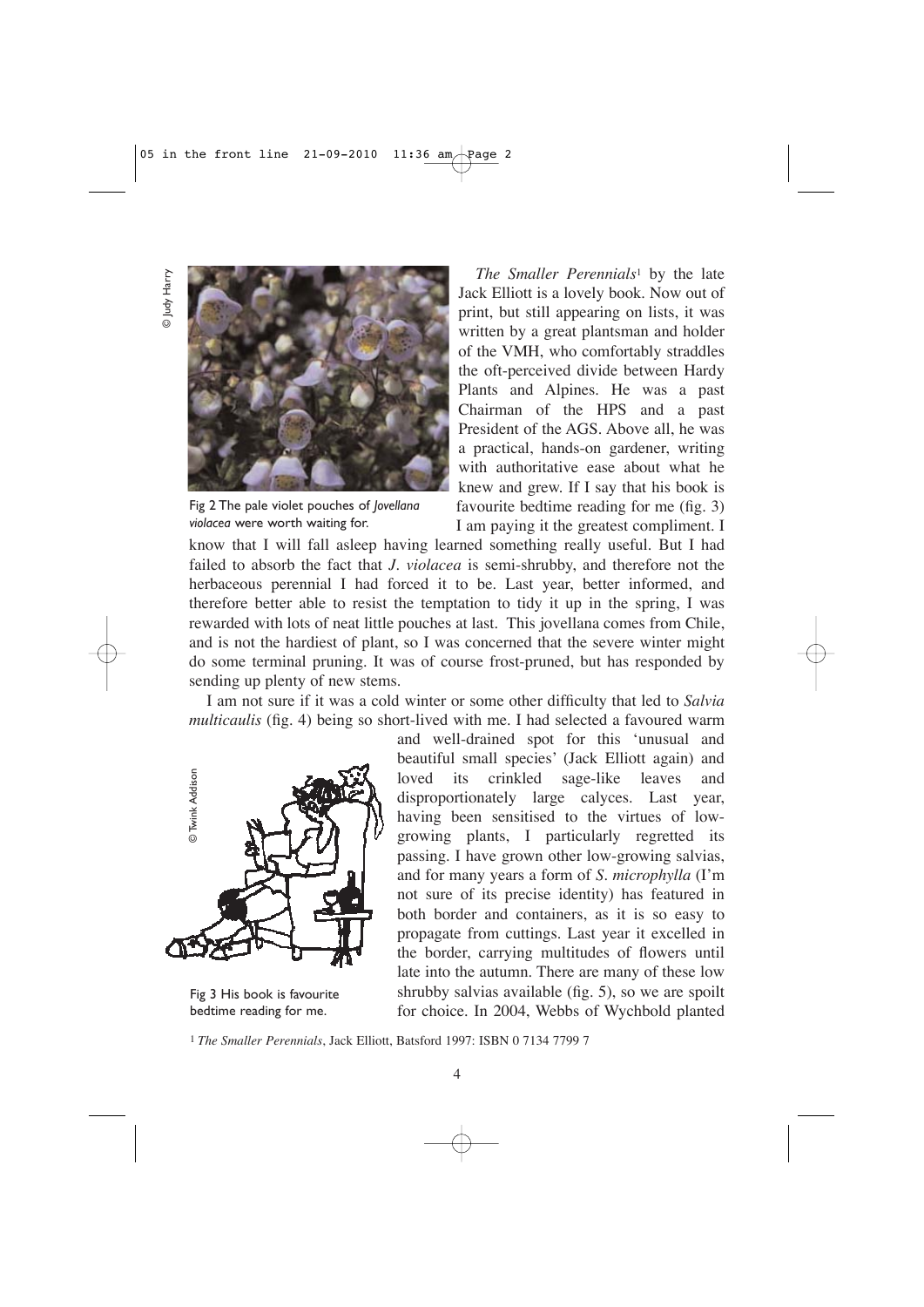up a border of salvias of all sorts in their demonstration garden, which gave a wonderful opportunity for comparing different varieties side by side. A return visit five years later demonstrated which were the toughest and most persistent ones but again I feared the bitter weather.

In the same family are the various forms of *Lamium* and it is stating the obvious to point out how useful they can be as front-line plants – and how dangerous with their territorial ambitions. Many years ago, I saw for the one and only time an impressive patch of what looked to be the relatively safe *Lamium garganicum* subsp. *garganicum*. I made a note that I should try and get hold of it for my garden having found that, frustratingly, it was not for sale in the accompanying nursery. For some reason, I never got round to tracking it down, and then 'my favourite book' sowed a seed of doubt in my mind: 'the best forms are excellent with large flowers carried above the foliage, but it can be over-leafy with poor flowers'. I had obviously seen one of the best forms: could I be sure of obtaining one as good from somewhere else? Needless to say, I still don't have it in the garden. What I do have is a wild flower which has wormed itself into my heart, in spite of its common name of Bastard Balm. *Melittis melissophyllum* (fig. 6) might also be accused of being over-leafy but the flowers are of a good size and substance with a vaguely orchid-like appeal and Jack Elliott includes it in his book with the recommendation that it is good for the front of the border or woodland. He also explains that it can be propagated by division or cuttings of the young shoots, which is good to know since the plant clumps up only slowly and rarely seems to self-sow. The lower 2009/2010 temperatures produce a triumphant exception to this rule – a forest of self-sown seedlings for the first time.



 $^{\sim}$ ludi Andro Harry © Judy Harry © Judy Harry © Judy Harry © Judy Harry © Judy Harry 20

O Judy Harr

⊙ Јифу Наггу

Fig 4 The flowers of *Salvia multicaulis* give way to enormous showy calyces.



Fig 5 *Salvia microphylla* 'Wild Watermelon' was just one of many on show in a demonstration garden.

Both these plants, although low-growing, are by no means flat-carpeters which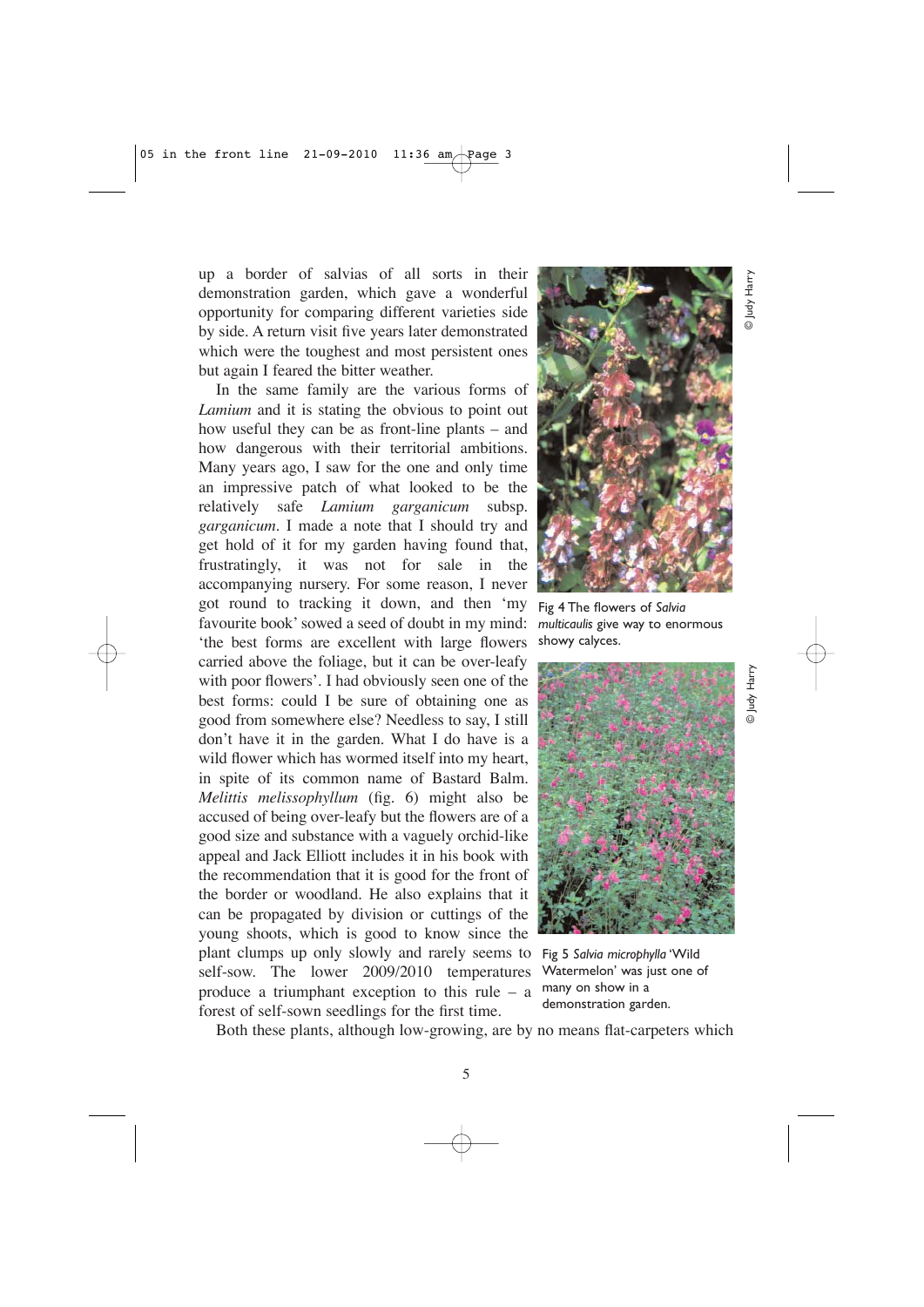© Judy Harry o Judy Harry



Fig 6 Definitely worth finding a place for, is this modest plant *Melittis melissophyllum.*



Fig 7 Aptly named, the small soft leaves of *Stachys byzantina* 'Silky Fleece' are studded with a forest of flower stems.

is important to me. For years I have advocated the inclusion of tall plants in borders, not just for reasons of scale but for the strong vertical accents which they bring. This is important too with the plants in the front line. If they merely spread horizontally, they are all too reminiscent of something that has been spilled, requiring speedy remedial action to stop it going too far. (Milk spreading relentlessly away from the fridge comes to mind.) If, however, a predominantly spreading plant produces vertical stems, this disturbing tendency is much less pronounced. It always surprises me that the flower stems of *Stachys byzantina* are

© Judy Harry

D Judy Harr

⊙ Јифу Наггу © Judy Harry



Fig 8 A generous drift of *Plantago major rubrifolia* at Goltho Gardens made a dramatic feature.



Fig 9 The carpeting form of aubretia makes a striking foil for lily-flowered *Tulipa* 'Maytime'.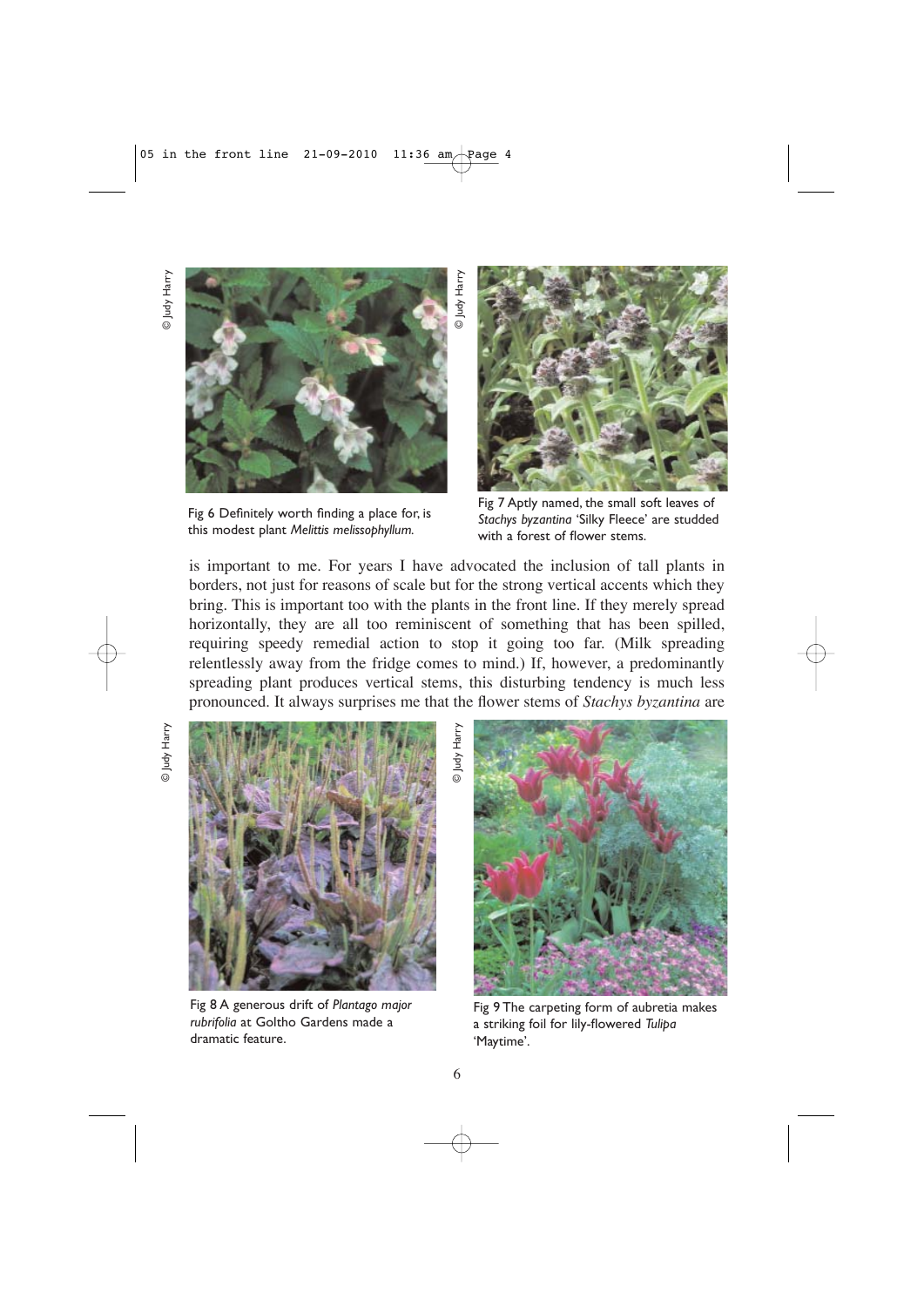spoken of so scathingly: I welcome this bold vertical feature on what is otherwise a felt carpet. So I was particularly pleased to find a plant of *S. b.* 'Silky Fleece' in a Norfolk nursery (fig. 7). Introduced in 2006 by Jelitto Seeds, it is a diminutive version of its big cousin, with small silky leaves and in due course a forest of short stems bearing rounded heads of plum coloured flowers. I am growing it in almost pure sand, which bothers it not at all, and last summer it looked good for weeks on end. Yes, it does spread, but is easy to remove once it has gone beyond its allotted space. It is perhaps as well to remind ourselves that repeatedly removing outer, more expeditious growths and leaving the older central portion will eventually weaken any plant. Replanting some of the new pieces will be essential before too long.



There are many plants that satisfy this demand for both horizontal and vertical interest, and I remember seeing a patch of *Plantago*

Fig 10 A very pretty form of a common plant, *Geranium macrorrhizum* 'Snow Sprite' offers a supporting quilt for *Allium cristophii.*

*major* 'Rubrifolia' (fig. 8) demonstrating the point with dramatic force. Many hostas do the same, as do the bugles, with their upright flower stems.

One way that vertical stems can be guaranteed is by planting something

appropriate beneath a horizontal carpeter like common aubretia*,* for example. Christopher Lloyd in *The Well-Chosen Garden*<sup>2</sup> (another favourite) points out that 'those who confine their aubretias to smug little blobs on rockeries… have no idea what a jolly plant it can be when given its head and allowed to think up a few ideas for itself.' In this case he is particularly advocating the way it will climb into other nearby plants, and although I do allow it to 'think up' such ideas, I also use it in a more controlled way with tulips (fig. 9). I also use Fig 11 This geranium holds the top-heavy a favourite hardy geranium with bulbs. stems of *Allium cristophii* tidily upright.



<sup>2</sup> My edition of *The Well-Chosen Garden* by Christopher Lloyd was published in 1985 by Mermaid Books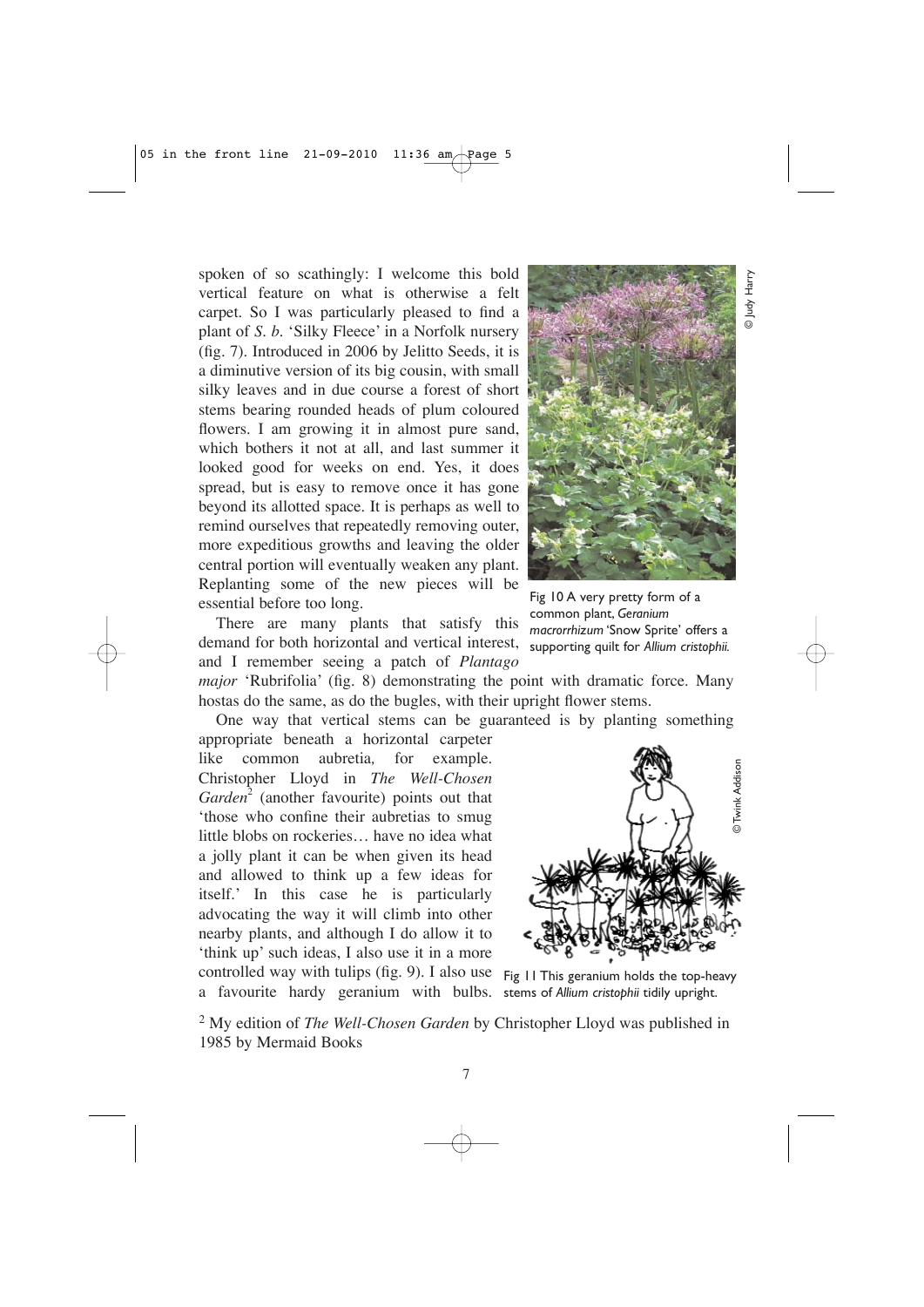

Fig 12 When working close to a perky little plant, you come to really appreciate it.

*Geranium macrorrhizum* 'Snow Sprite' (fig. 10) is a pretty plant with pungently scented foliage characteristic of its species, but none of the reddish colouring, remaining a fresh green throughout the summer and autumn, and its pure white flowers seem to have a longer season than most*.* The plant makes more of a quilt than a carpet, which helps to hold the topheavy stems of *Allium cristophii* tidily upright (fig. 11) long after they have dried out, and given up holding on to their patch of ground. Dramatic effects can be achieved by selecting plants with strong foliage interest as a background for dominant flowers: I have in mind a beautiful pairing of silky silver

*Artemisia* with *Tulipa* 'Artist' seen one spring at Cranborne Manor in Dorset.

Using front liners this way gives maximum opportunity for contrasting forms of foliage, and grasses and sedges cannot be overlooked in this context. One part of our garden has, perhaps unfairly, come to be known as 'Tescos', as the planting is much more obviously 'landscaped' in an attempt to reduce work. Here I have put groups of various low-growing *Carex* with bergenias and *Santolina rosmarinifolia* for contrast. The fountains of the three varieties of sedge in shades

© Judy Harry © Judy Harry



Fig 13 The elegant narrow foliage of *Lathyrus vernus '*Flaccidus' sets off the jewel-like flowers to perfection.



Fig 14 The unusual colouring of the later flowering *Lathyrus aureus* is not always easy to place.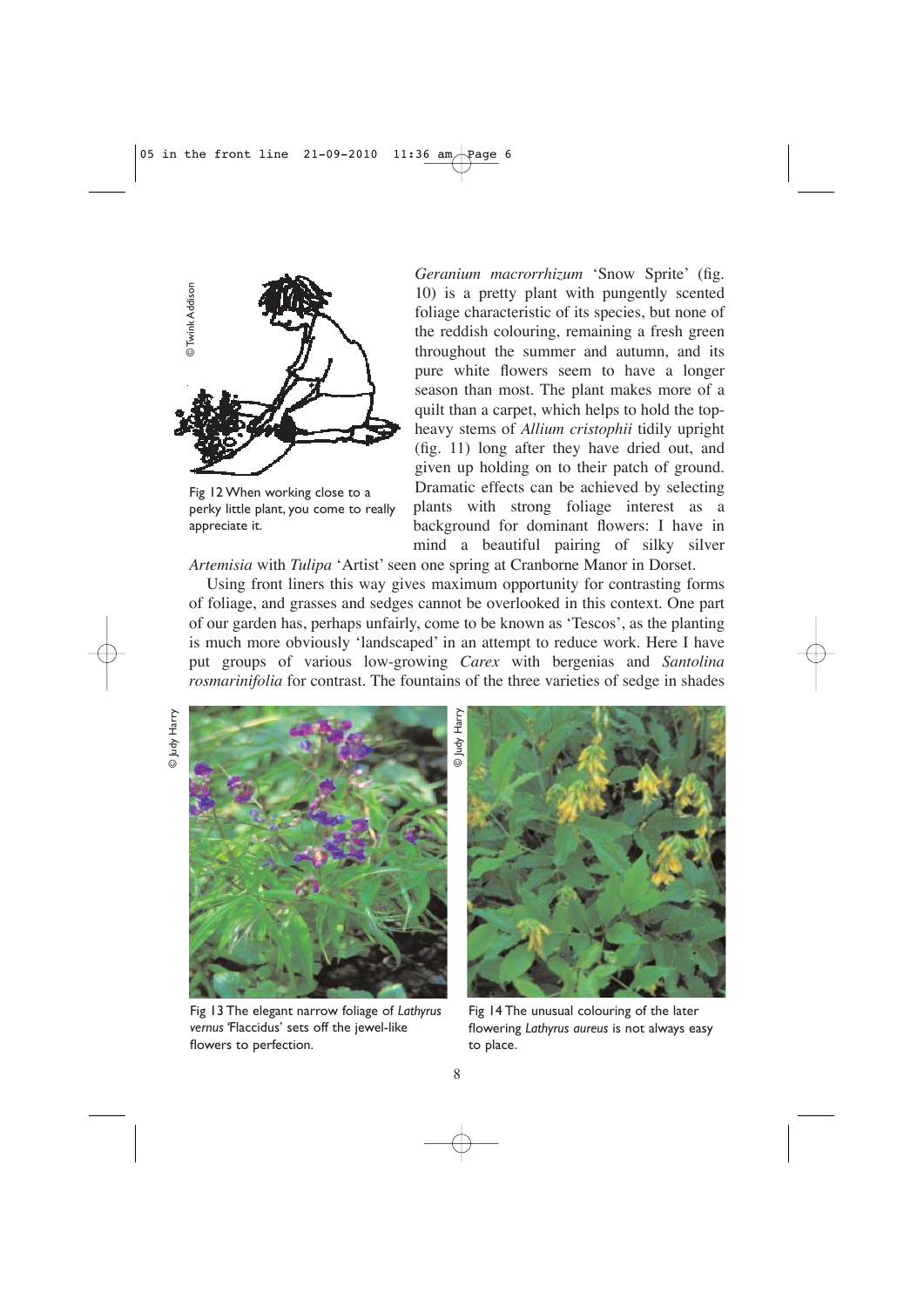of bronze and green sit very comfortably alongside bold and shiny bergenia leaves and the bright green, ferny foliage of the cotton lavender. Spring bulbs are planted in and around and I hope that they will increase over the years. The carex are cut back *en brosse* in the spring to allow sun and air to get to the bulb flowers and to keep everything youthful.

Would that it were that easy with the gardener – as yet I have not seen renewal pruning of ageing gardeners being advocated. As a result, I find myself increasingly working on my knees, encased in really good knee pads to reduce the strain on back muscles. The bonus of this style of gardening, of course, is that the front liners really come into their own. When your nose is a couple of feet above some perky little plant, you really get to know it and appreciate it (fig. 12). Many come to mind. A generous gift of rarely encountered *Lactuca perennis* came as a revelation when its soft lavender-blue daisies on slender 30 cm. stems started to appear. In the same vein, I planted *Crepis incana* last year; it settled down with a will to produce its soft pink dandelion-like flowers in quantity alongside the subtle colouring of the not too tall *Sedum telephium* 'Strawberries and Cream'.

In spring, I always welcome the appearance of the flowers on my various plants of *Lathyrus vernus*. A particular favourite is *L. v.* 'Flaccidus' (fig. 13) with its narrow foliage and rich purple flowers. (There are various forms of this around including one with even narrower leaves). As luck would have it, this is a perfect match for a neighbouring deep purple honesty which came with this garden thirty-eight years ago. A little later, I enjoy the unusual colouring of *L. aureus* (fig. 14), which used to have the genus *Orobus* to itself. Its flowers, orange with a hint of old gold, can be difficult to place, but I grow it in front of a soft convinced me of its quality.



© Judy Harry

ludy Harry

© Judy Harry

o Judy Harr

Fig 15 Taking pity on a dying *Primula veris* 'Katy McSparron' was a good move.



Fig 16 It was seeing *Saxifraga* 'Miss Chambers' (*x urbium*) in this Harrogate garden that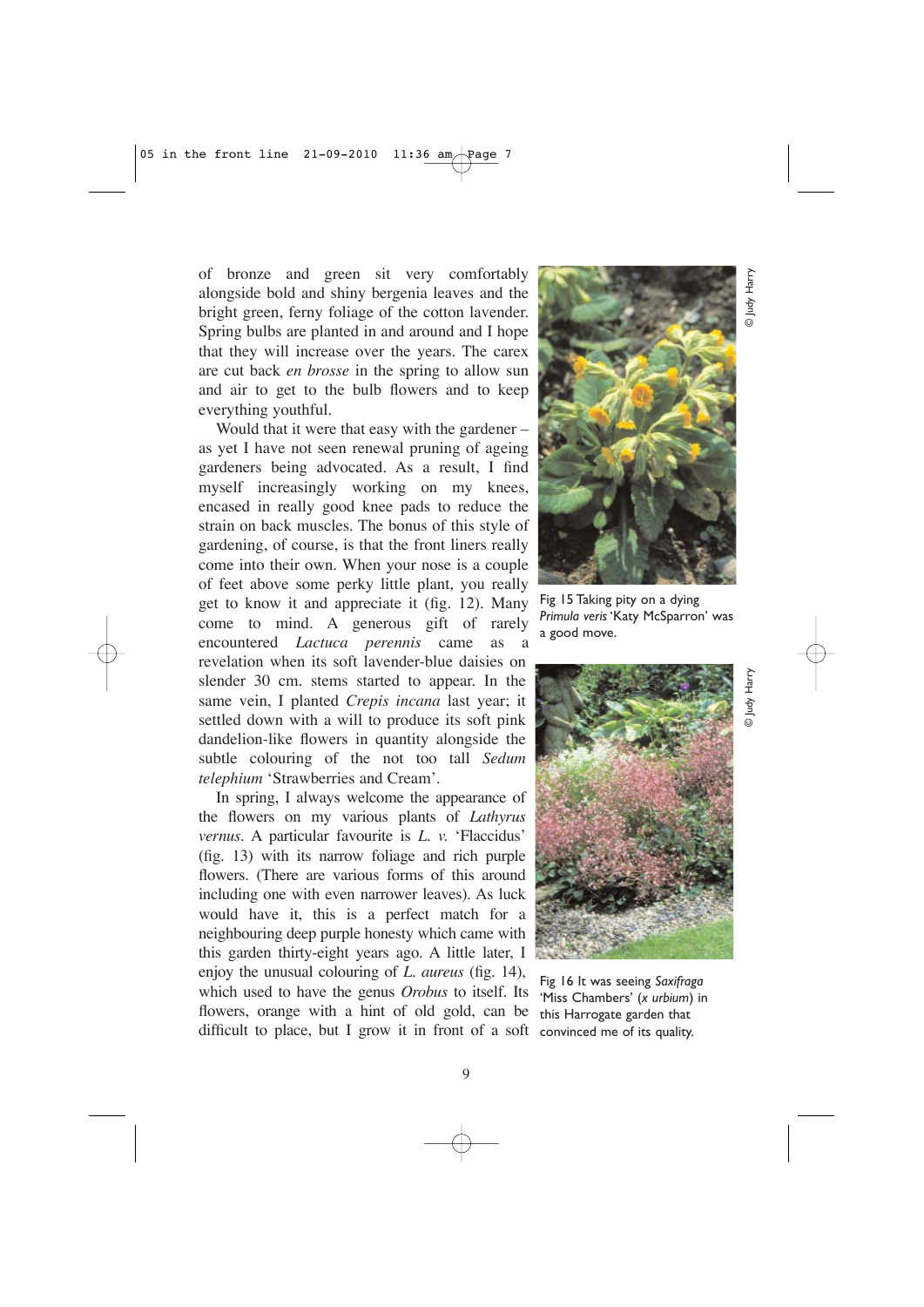© Judy Harry © Judy Harr)



Fig 17 Finding an early spring flower on *Iris lazica* always gives me a boost.



Fig 18 Seeing *Mitella breweri* with some polyanthus gives an idea of its scale.

silvery-mauve form of *Geranium pratense* which may or may not be *G. p*. var *pratense f. albiflorum* 'Silver Queen', and the effect is quite pleasing.

A front-liner that I had to rescue was a lovely, rich yellow, double flowered cowslip which goes by the name of *Primula veris* 'Katy McSparron'(fig. 15). It was on a trolley of half-dead, unwatered half-price plants which lurked at the back of a large garden centre, and out of 'philanthropy' I bought the least dead one for a pittance, and took it triumphantly home. With some TLC it revived, and eventually I planted it out. It grew, slowly, and flowered the next year but with little enthusiasm; which is when I remembered that in the wild cowslips like to be in full light. Since it was in quite a shady spot, more suited to its cousin the primrose, I lifted and divided the plant (dividing primulas must rank as one of the most satisfying of tasks), replanting in a more open situation at the front of the border. The result was amazing – flowers for weeks on end, right on into the summer. I recommend it, unless of course you dislike messed-about 'wild flowers' and double ones in particular.

Many of these plants prefer to be in an open, even sunny, situation. But there are many lovely front-line plants that prefer shady conditions and since even shady borders have to start somewhere, it is as well to mention some that have become particular favourites over the years. When we came to this Victorian house and garden all those years ago, there was the inevitable patch of London Pride. I came to appreciate its many qualities, not least its willingness to grow in deep shade. Gradually I have become more discerning (picky?) and have come to